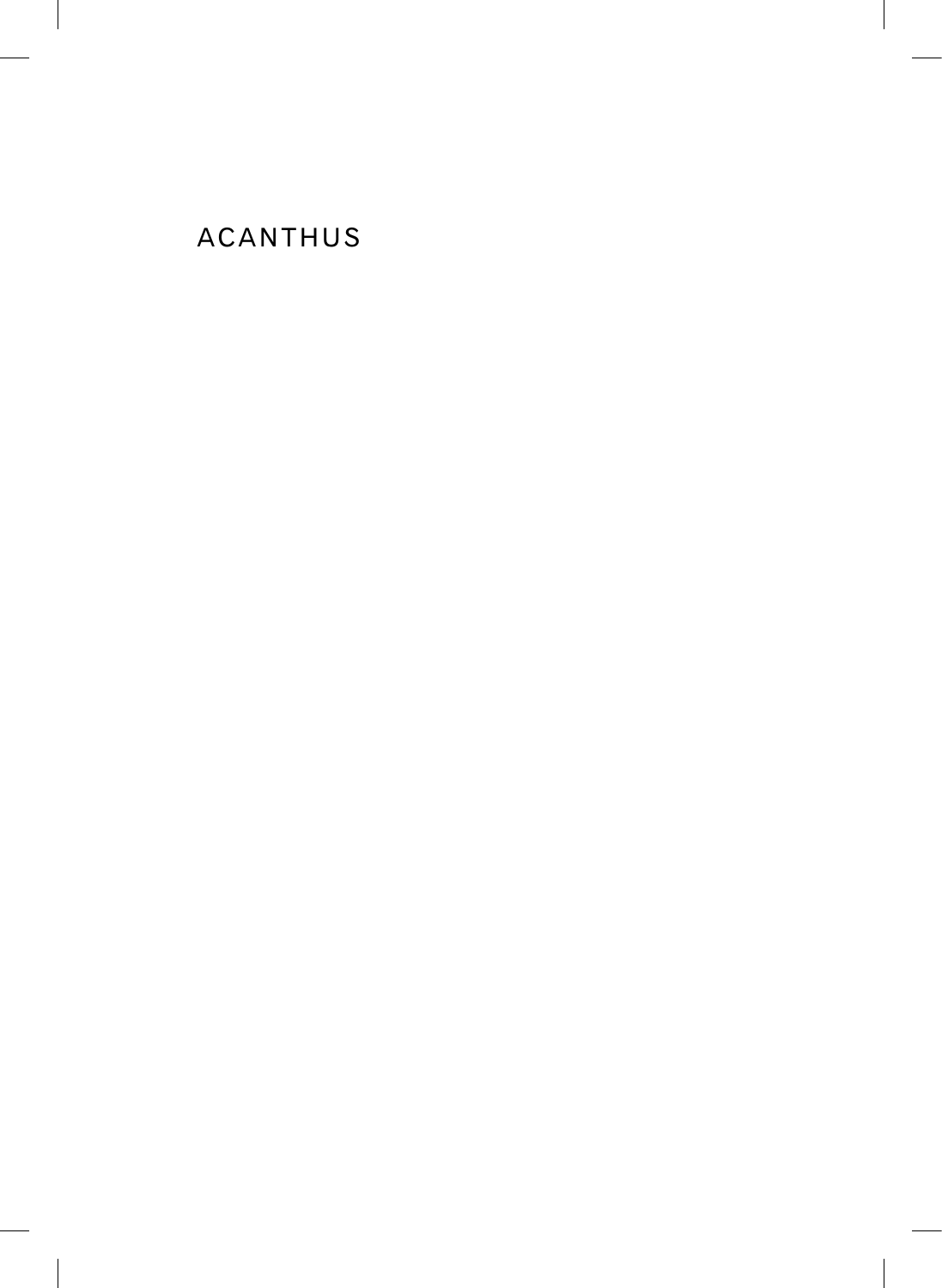Also by Claire Potter

*In Front of a Comma N'ombre Swallow*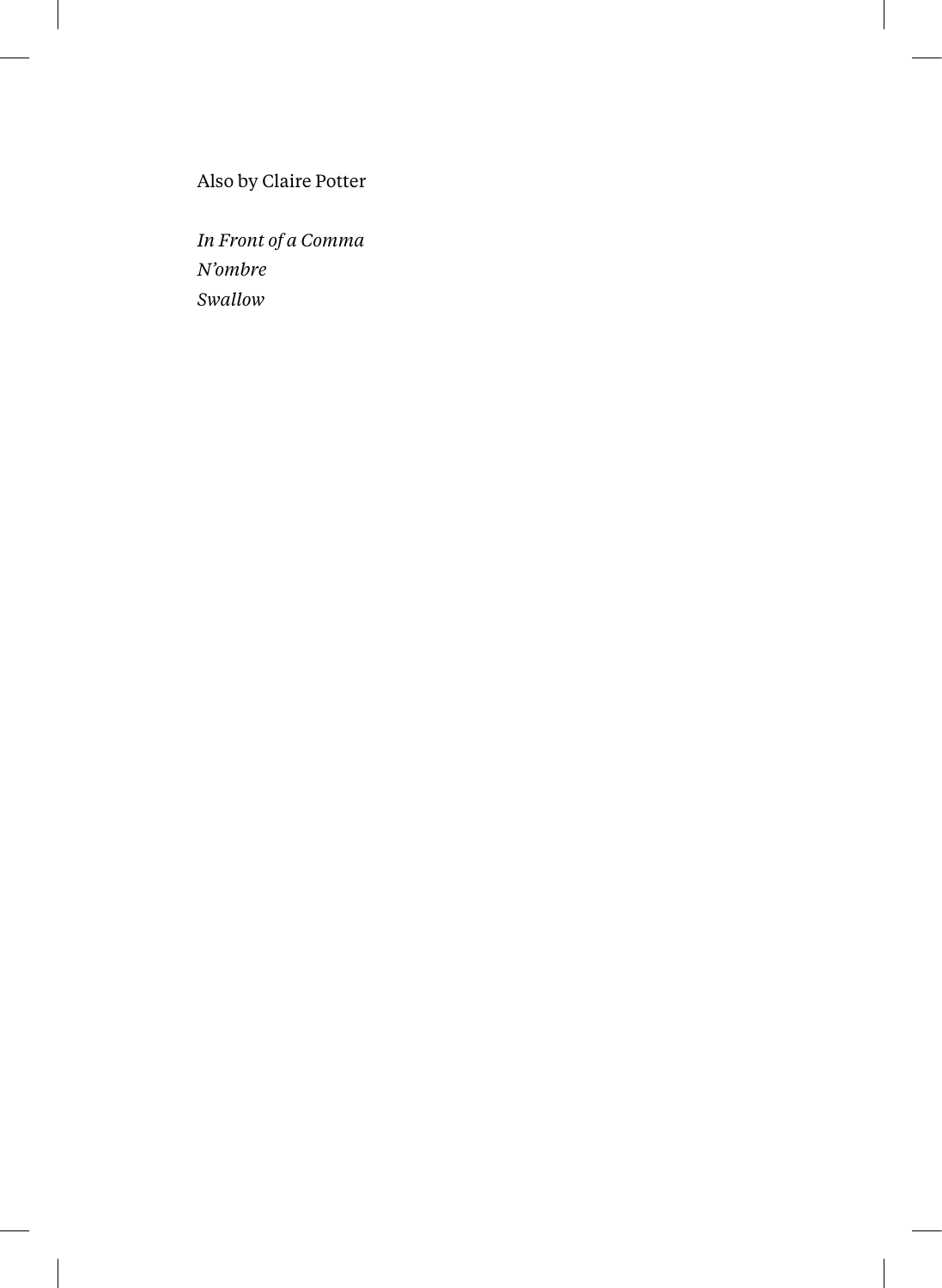# CLAIRE POTTER

## ACANTHUS

NEW POEMS

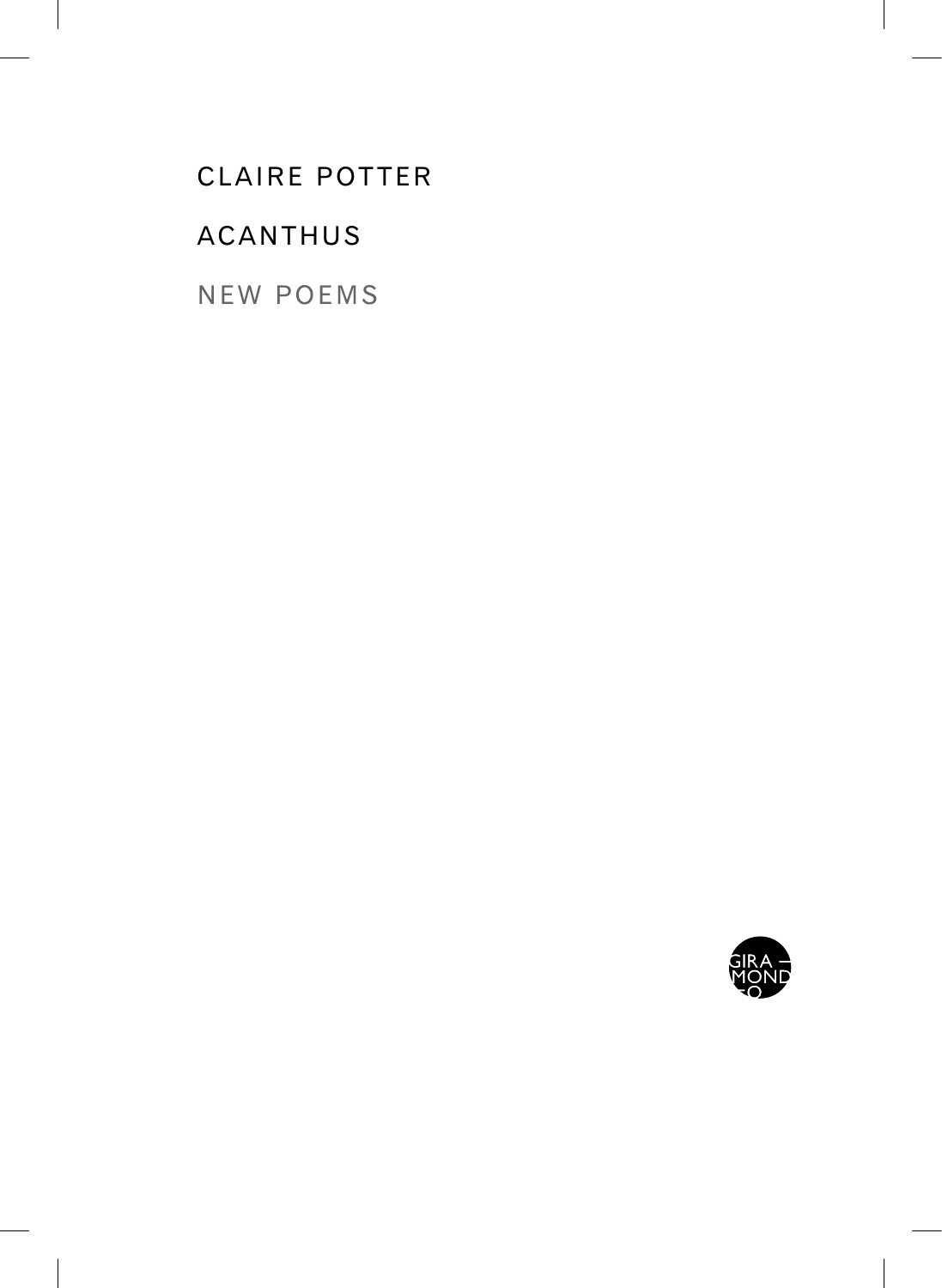First published 2022 from the Writing and Society Research Centre at Western Sydney University by the Giramondo Publishing Company PO Box 752 Artarmon NSW 1570 Australia www.giramondopublishing.com

© Claire Potter 2022

Cover and design by Jenny Grigg Typeset by Andrew Davies in 9/15 pt Tiempos Regular

Printed and bound by Ligare Book Printers Distributed in Australia by NewSouth Books

A catalogue record for this book is available from the National Library of Australia.

ISBN: 978-1-925818-95-6

All rights reserved. No part of this publication may be reproduced, stored in a retrieval system or transmitted in any form or by any means electronic, mechanical, photocopying or otherwise without the prior permission of the publisher.

The Giramondo Publishing Company acknowledges the support of Western Sydney University in the implementation of its book publishing program.

This project has been assisted by the Commonwealth Government through the Australia Council, its arts funding and advisory body.

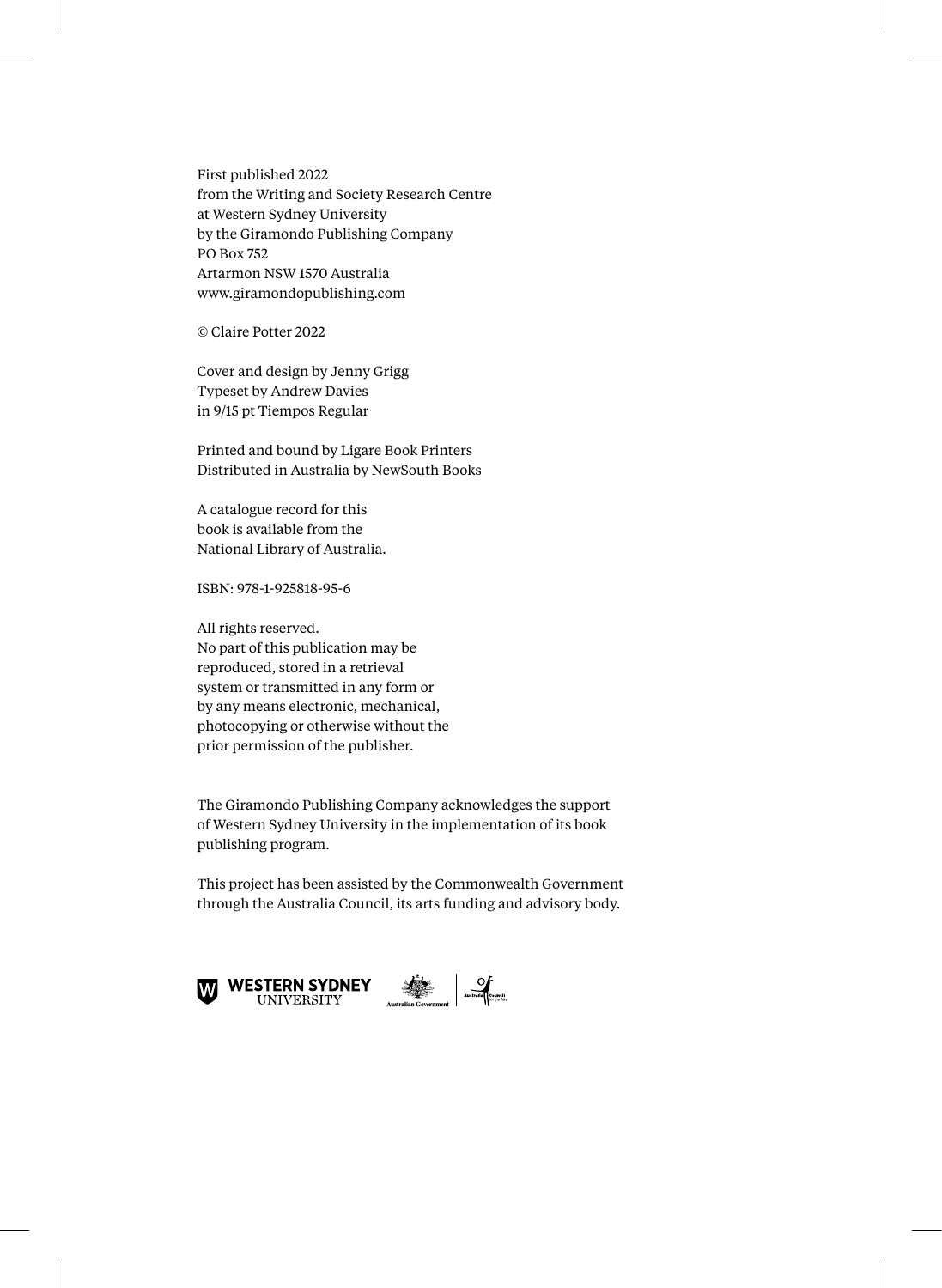For Rufus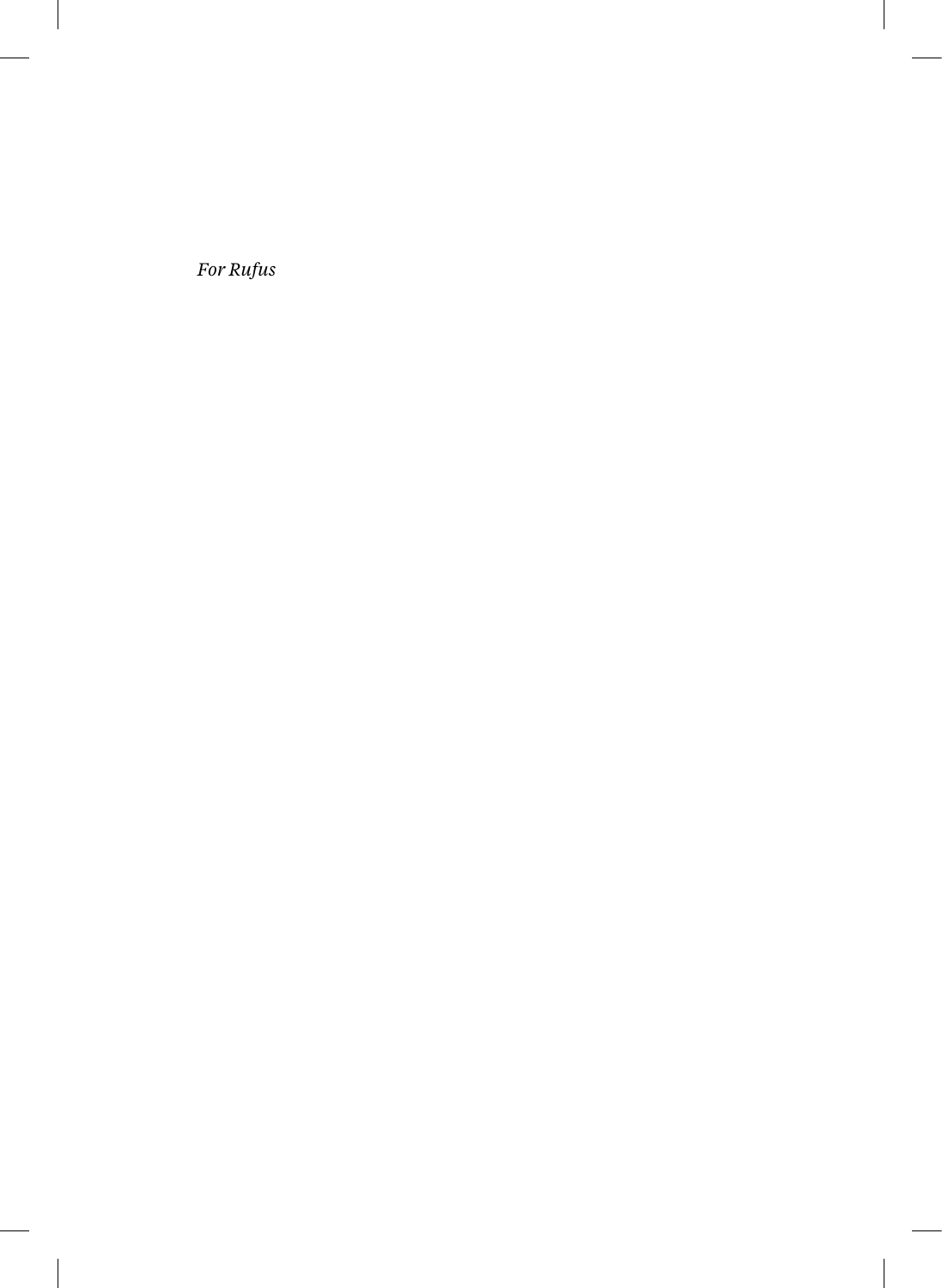### **Contents**

Of Birds' Feet 3 Night Chronicle 6 The Birthday 7 The Glass Eye 9 Notes to a Tawny Owl 11 The Copper Beech 12 The Bees 13 Notes to a Night Fox 15 A Reading in New York 16 Counterintuitive 17 Metamorphosis 19 Call Them Blueprints of Weather 1 *Setting Out* 20 2 *Crow* 21 3 *Return* 22 4 *Small Aubade* 23 Antigone 24 The Hidden Side to Love 25 A Question of Time 27 Eighty-nine Degrees 28 Notes from Luxembourg Gardens 29 Icarus & the Water 30 Morning Bedside: A Farewell 31 After Chopin 33 Ex-voto 34 Form of Autumn Magpies 35 The Sea 36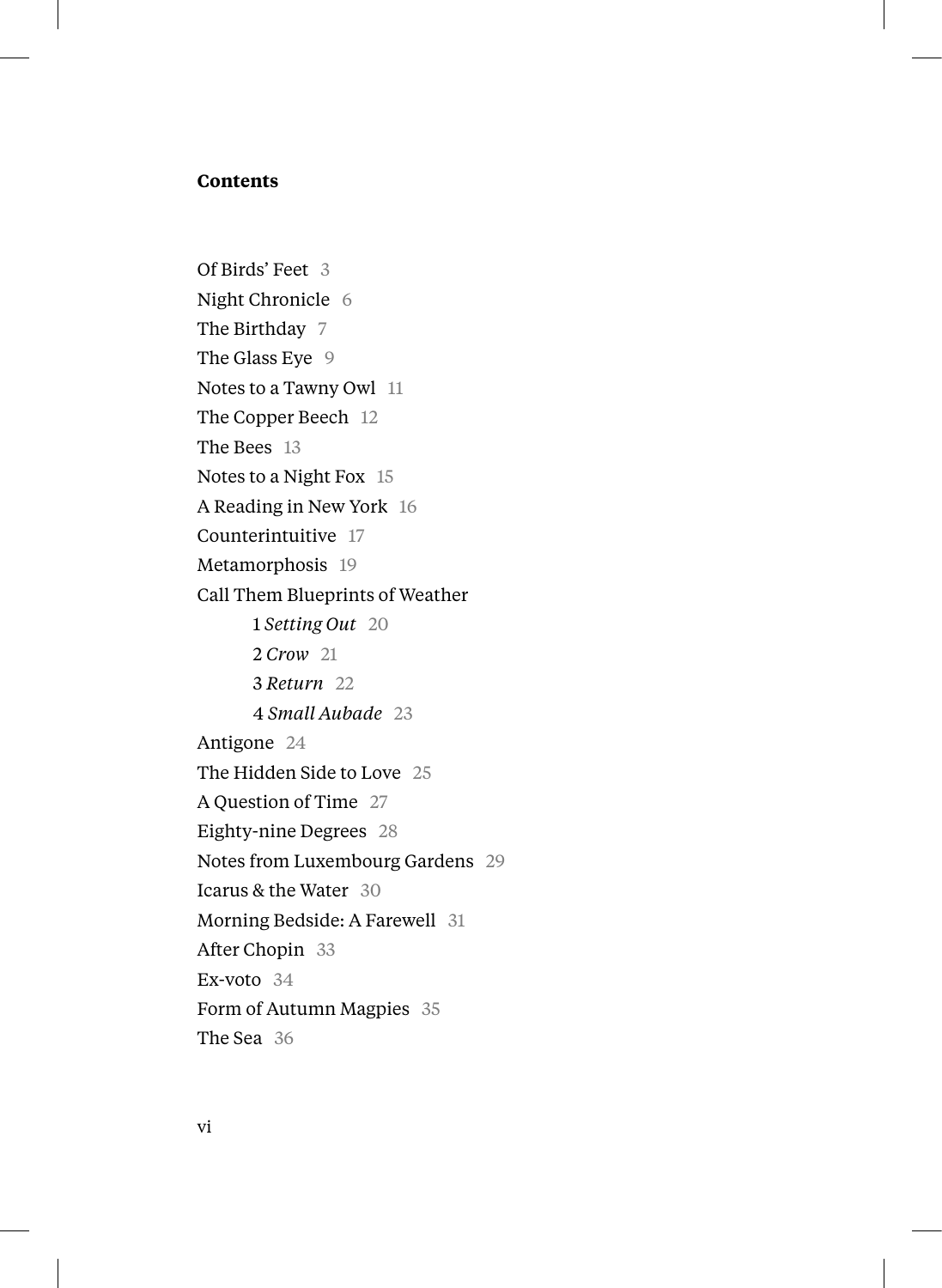Plant Poem 37 Errand 38 Room of Clouds 40 Middlemarch in the Kitchen 41 Greenhouse 42 Weeping Foxes 44 Four Paragraphs on Winter Swimming 45 Notes to the Rain 47 A Dream, London November 22 49 Cadenza 50 Three Steps Outside the TAB 52 The Art of Sideways 55 Misrolling of the Sea 56 Undoing a City in Winter 58 The Salamander 59 Beneath Parliament Hill 60 The Wedding Gift 62 Pond Weather 64 An Electrical Condition of Atmosphere 66 Slow Corsage 68 What Thunder Said to the Orphic Bird *First Sermon* 69 *Second Sermon* 70 Vagrancy in Trees 72

Acknowledgements 75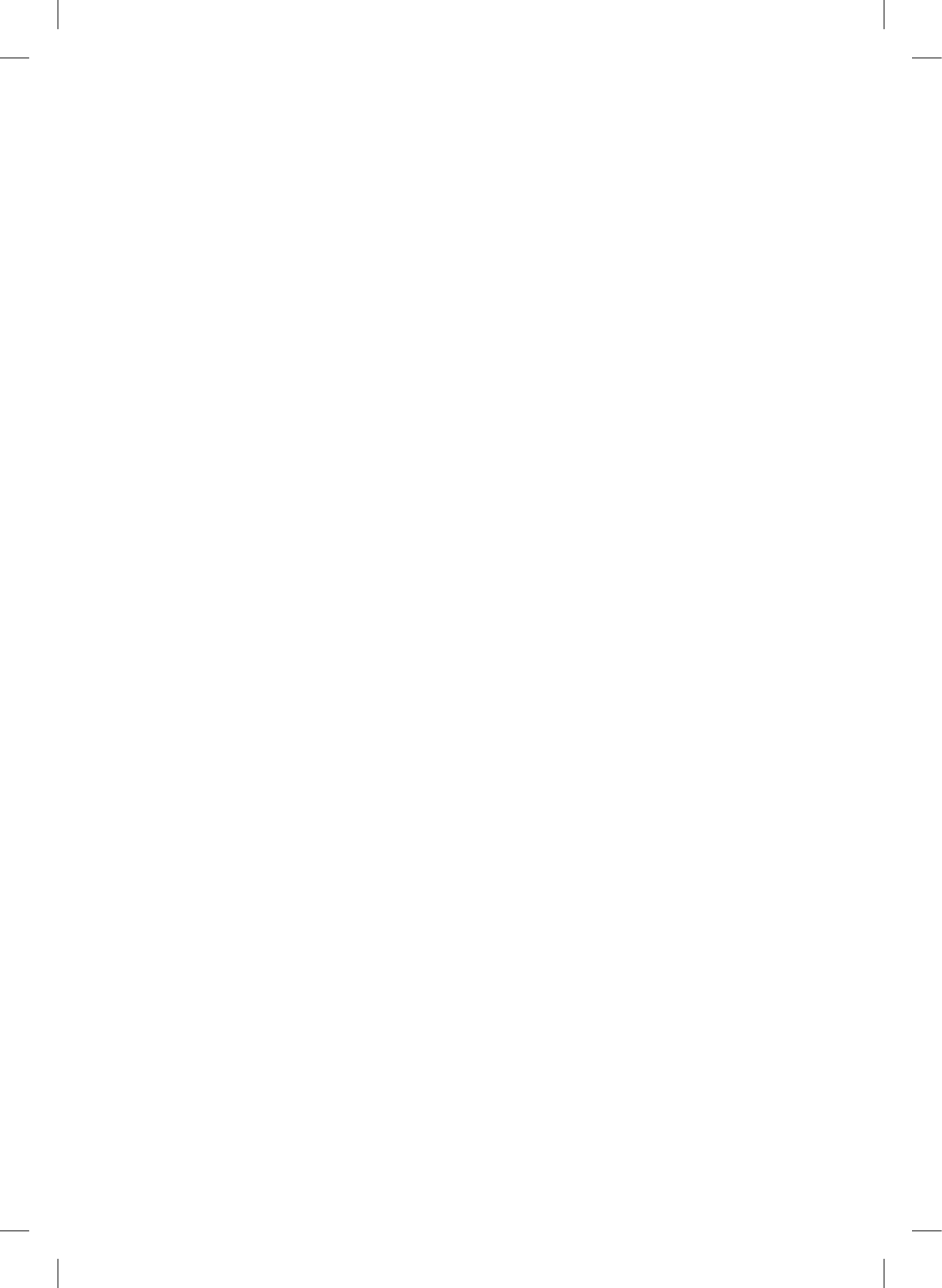After the burial of a young girl in Corinth, a bereaved nurse gathered a few precious items and took them to the girl's grave. She left the offering in a basket and covered it with a roof tile. Unknowingly, the basket covered the roots of an Acanthus plant that had died back in winter and gone underground

The following spring, the Acanthus, pressed down by the weight of the basket, spread creepers under the basket and grew tendrils of flowers and leaves up the sides. At the level of the roof tile, the plant's stalks, as Vitruvius explained, *turned outwards; when they met the obstacle of the corners, first they began to curl over at the ends and finally they were induced to create coils at the edges*. Passing this votive basket entwined in foliage, Callimachus decided to carve it in stone

In *La Vérit*é *en peinture*, Derrida writes that *everything will flower at the edge of a desolate tomb*. It is on the overlapping edges of these two accounts that this writing might be said to begin

CP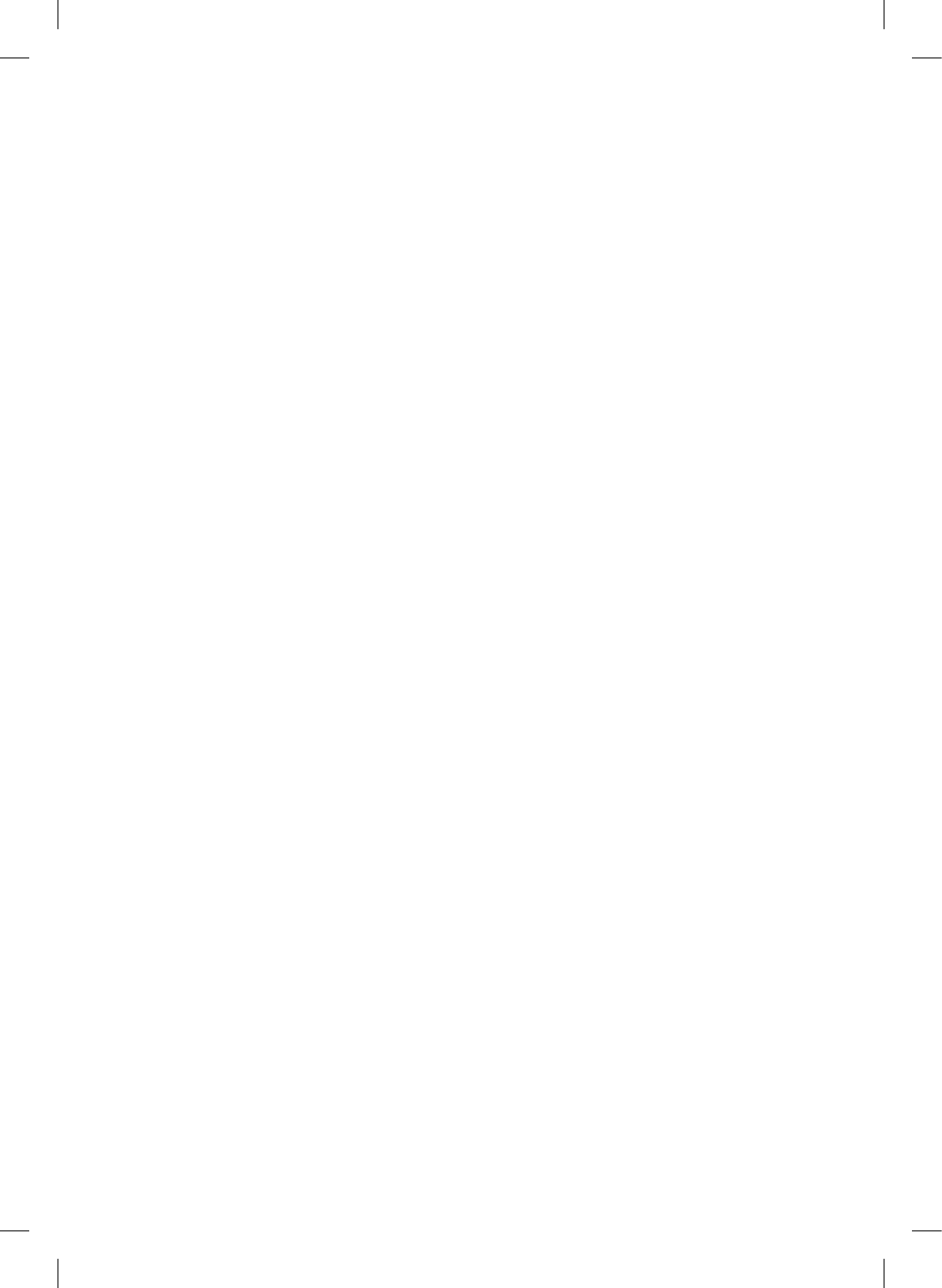### **Of Birds' Feet**

 $I \sim$ 

 As if the pattern winding across the frost appearing disappearing three-pronged weightlessness small mathematical signs pointing like bird-arrows to almost nothing discernable at all We circle re-circle fields that in summer gleamed with buttercups utopias of translucent grass But for now the opposite stubble and heather a vast hibernation layered underfoot The dog's in a mood (myself as well and so we tread undergrowth to sole empty loose the breath of forest between us Acorns and twigs serif the sky with the poise of cutlery leaves shimmer the colours of hail Winter sun languidly assiduously makes its way half way across the hill All else is birdcall and mudfall nothing to recall a souvenir or a beginning of place————what is it to begin an evolution a vision in the trees? The wind and the rocks

3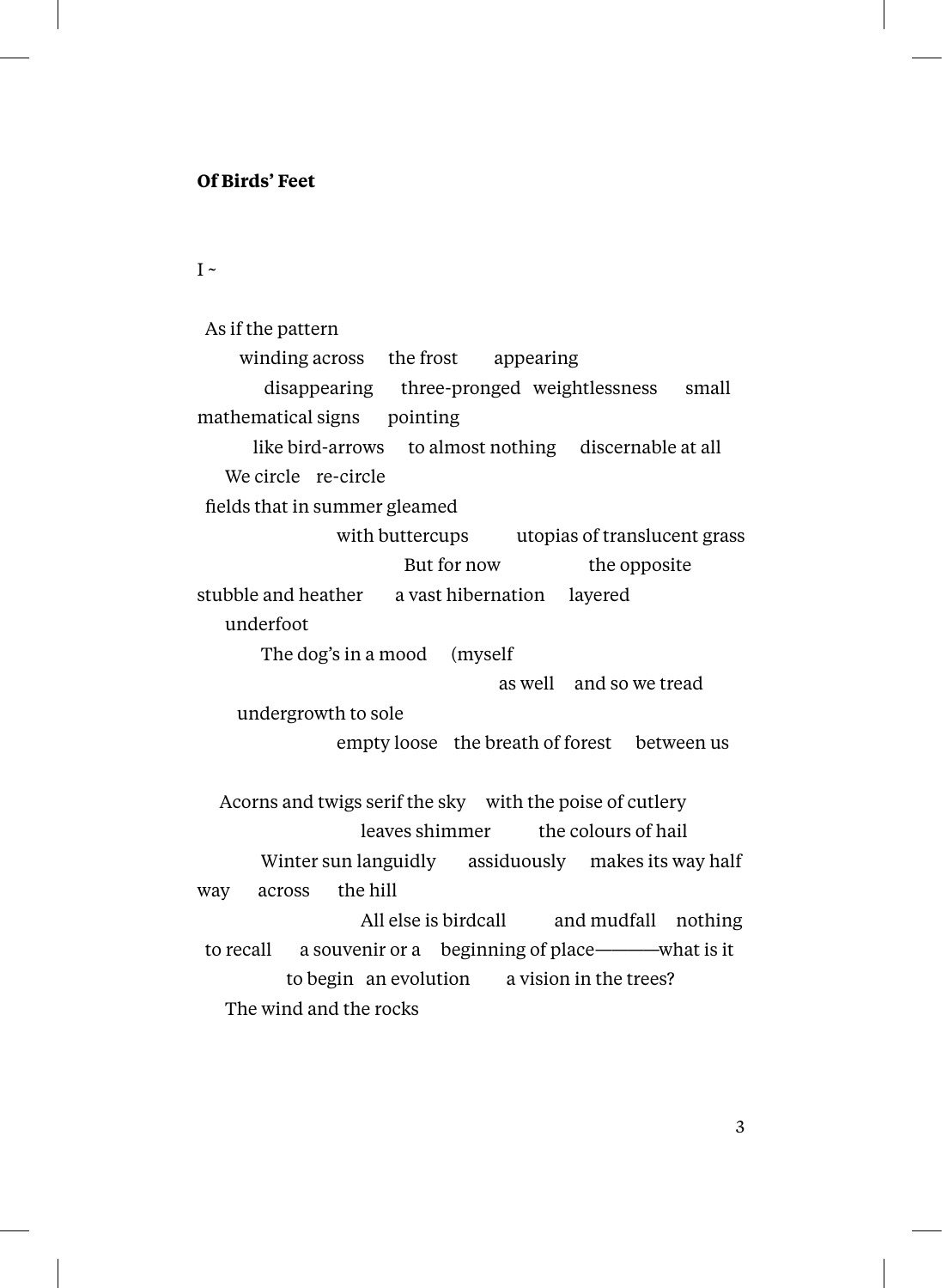have the ears Milton gave them the multitudes and reservoirs of things silent and odd different hemispheres atmospheres yesteryears as well each evaporating and resetting thereabouts

therefore to rest

#### II  $\sim$

 Last year's blackberry vines tangle willfully open handedly paths—whispering trees—gesturing ————————what goes underfoot stays… recursive unconscious the dog's in a stream she barks a way over and invisible I follow for more yellow wood pecker more dusky kestrel more shadow upon shadow upon shadow of crow something alive as in a starling here there beak to ground claw to earth black leaves reminds me of Easter our tiny hands scratching the middle bread at Grandma's for the Wagyl and the black swans living at Lake Monger Grandpa driving us every weekend his sun-spotted knuckles stretched over the wheel He was

4